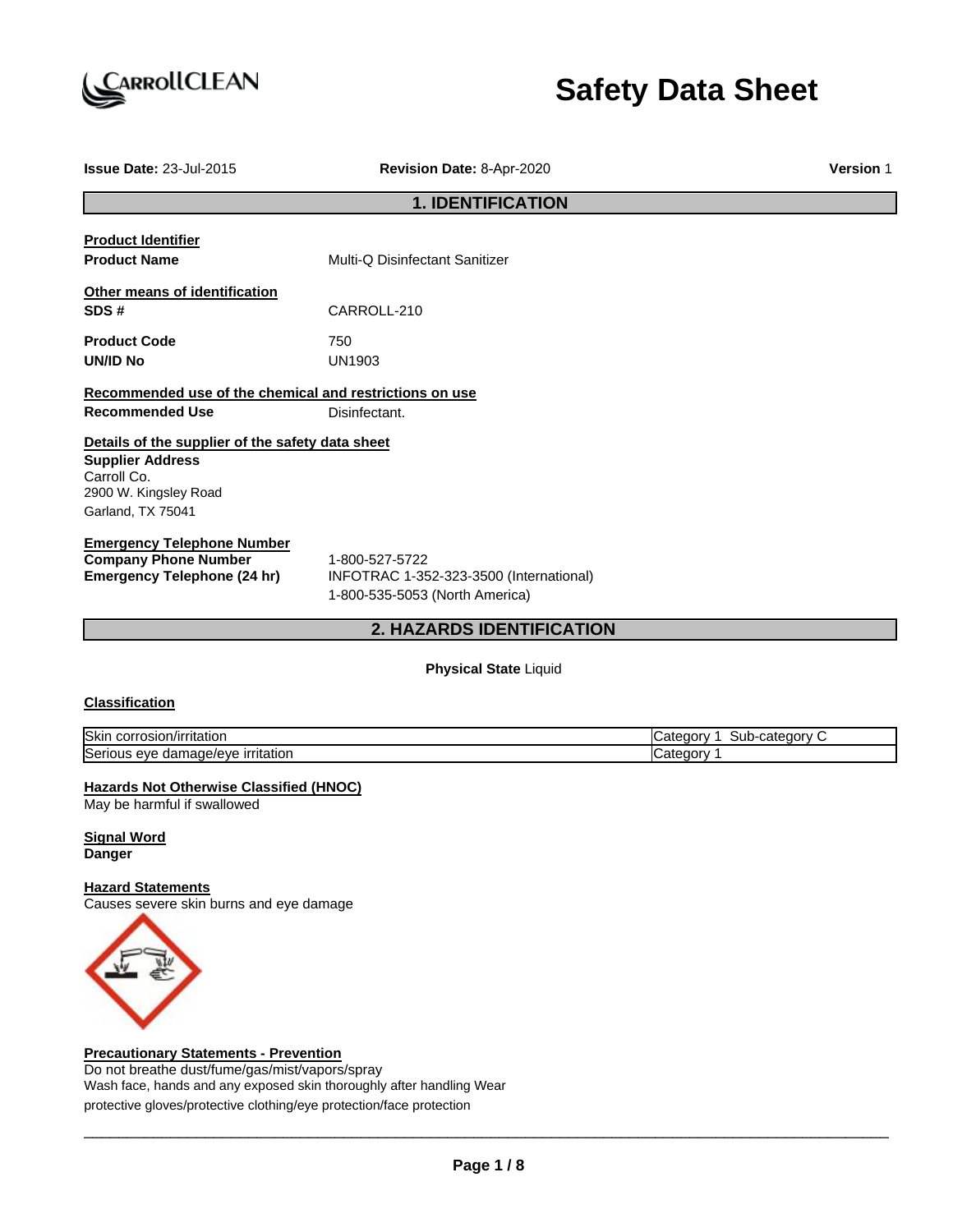#### **Precautionary Statements - Response**

Immediately call a poison center or doctor/physician

IF IN EYES: Rinse cautiously with water for several minutes. Remove contact lenses, if present and easy to do. Continue rinsing Immediately call a poison center or doctor/physician

 $\Box$ 

IF ON SKIN (or hair): Remove/Take off immediately all contaminated clothing. Rinse skin with water/shower

Wash contaminated clothing before reuse

IF INHALED: Remove victim to fresh air and keep at rest in a position comfortable for breathing

Immediately call a poison center or doctor/physician

IF SWALLOWED: Rinse mouth. Do NOT induce vomiting

#### **Precautionary Statements - Storage**

Store locked up

#### **Precautionary Statements - Disposal**

Dispose of contents/container to an approved waste disposal plant

#### **Other Hazards**

Toxic to aquatic life with long lasting effects

# **3. COMPOSITION/INFORMATION ON INGREDIENTS**

| <b>Chemical Name</b> | <b>CAS No</b> | Weight-% |
|----------------------|---------------|----------|
| Quaternary Ammonium  | 68391-01-5    |          |
| Quarternary Ammonium | 85409-23-0    |          |
| Ethyl Alcohol        | 64-17-5       |          |

\*\*If Chemical Name/CAS No is "proprietary" and/or Weight-% is listed as a range, the specific chemical identity and/or percentage of composition has been withheld as a trade secret.\*\*

# **4. FIRST-AID MEASURES**

#### **First Aid Measures**

| <b>General Advice</b> | Provide this SDS to medical personnel for treatment.                                                                         |
|-----------------------|------------------------------------------------------------------------------------------------------------------------------|
| <b>Eye Contact</b>    | Rinse immediately with plenty of water, also under the eyelids, for at least 15 minutes. Get<br>immediate medical attention. |
| <b>Skin Contact</b>   | Remove contaminated clothing. Wash skin with soap and water. If irritation persists, seek<br>medical attention.              |
| <b>Inhalation</b>     | Remove to fresh air. Get medical attention if symptoms persist.                                                              |
| Ingestion             | Give large volumes of water. Do not induce vomiting. Get medical attention.                                                  |
|                       |                                                                                                                              |

#### **Most important symptoms and effects**

**Symptoms** Causes severe skin burns and eye damage. May be harmful if swallowed.

#### **Indication of any immediate medical attention and special treatment needed**

**Notes to Physician** Treat symptomatically.

\_\_\_\_\_\_\_\_\_\_\_\_\_\_\_\_\_\_\_\_\_\_\_\_\_\_\_\_\_\_\_\_\_\_\_\_\_\_\_\_\_\_\_\_\_\_\_\_\_\_\_\_\_\_\_\_\_\_\_\_\_\_\_\_\_\_\_\_\_\_\_\_\_\_\_\_\_\_\_\_\_\_\_\_\_\_\_\_\_\_\_\_\_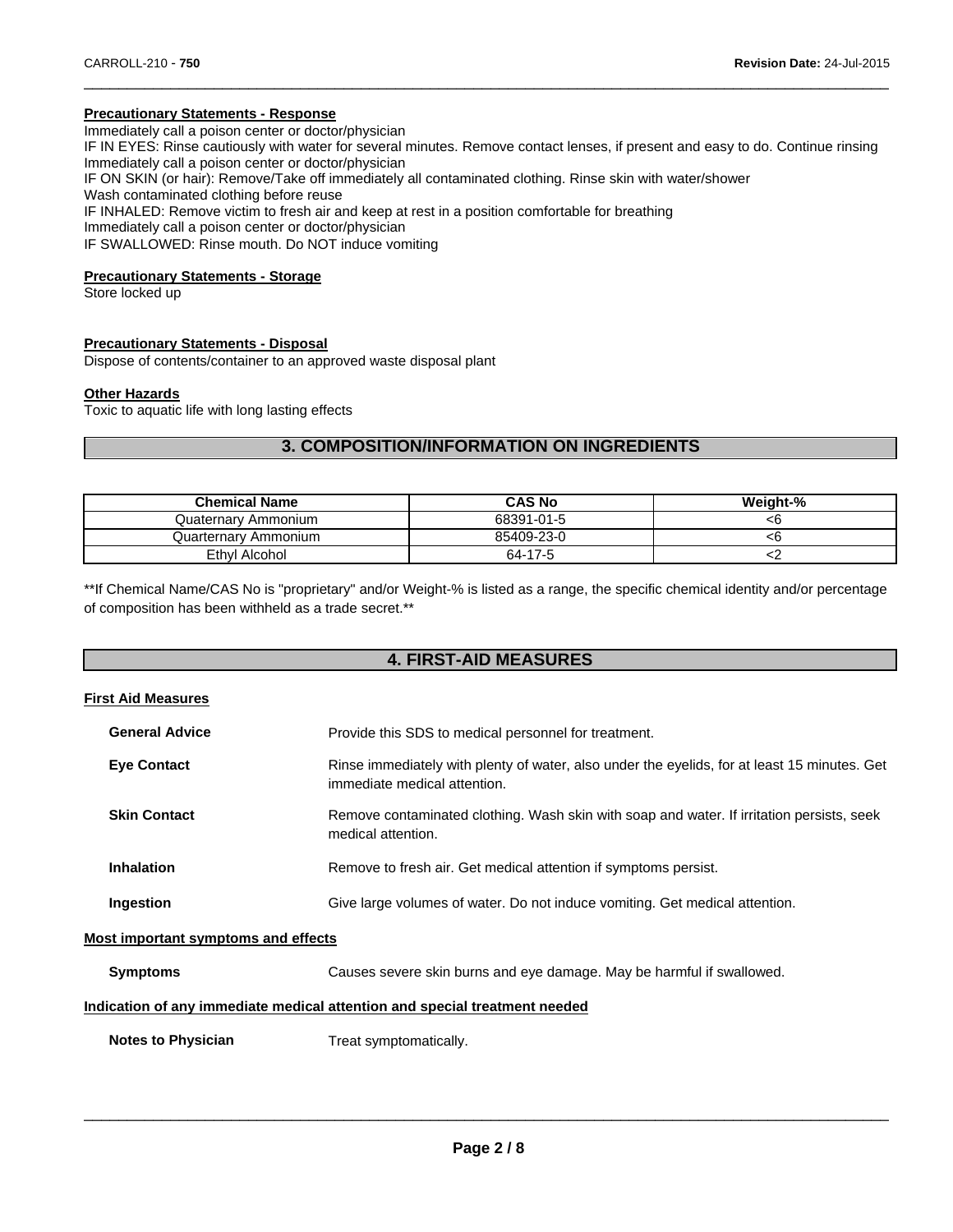### $\Box$ **5. FIRE-FIGHTING MEASURES**

#### **Suitable Extinguishing Media**

Use extinguishing measures that are appropriate to local circumstances and the surrounding environment.

#### **Unsuitable Extinguishing Media** Not determined.

#### **Specific Hazards Arising from the Chemical**

Not determined.

#### **Protective equipment and precautions for firefighters**

As in any fire, wear self-contained breathing apparatus pressure-demand, MSHA/NIOSH (approved or equivalent) and full protective gear. Use water spray to keep fire-exposed containers cool.

# **6. ACCIDENTAL RELEASE MEASURES**

#### **Personal precautions, protective equipment and emergency procedures**

| <b>Personal Precautions</b>      | Use personal protection recommended in Section 8.                                                                                                                                                                            |  |
|----------------------------------|------------------------------------------------------------------------------------------------------------------------------------------------------------------------------------------------------------------------------|--|
| <b>Environmental Precautions</b> | Prevent from entering into soil, ditches, sewers, waterways and/or groundwater. See<br>Section 12, Ecological Information. See Section 13: DISPOSAL CONSIDERATIONS.<br>See Section 12 for additional Ecological Information. |  |

#### **Methods and material for containment and cleaning up**

| <b>Methods for Containment</b> | Prevent further leakage or spillage if safe to do so.                                                                            |
|--------------------------------|----------------------------------------------------------------------------------------------------------------------------------|
| <b>Methods for Clean-Up</b>    | Contain and collect with an inert absorbent and place into an appropriate container for<br>disposal. Spill area may be slippery. |

# **7. HANDLING AND STORAGE**

#### **Precautions for safe handling**

| <b>Advice on Safe Handling</b> | Handle in accordance with good industrial hygiene and safety practice. Use personal<br>protection recommended in Section 8. Avoid contact with skin, eyes or clothing. Do not |
|--------------------------------|-------------------------------------------------------------------------------------------------------------------------------------------------------------------------------|
|                                | destroy or deface the label. Do not breathe dust/fume/gas/mist/vapors/spray. Wash face,<br>hands, and any exposed skin thoroughly after handling.                             |

#### **Conditions for safe storage, including any incompatibilities**

**Storage Conditions** Keep container tightly closed and store in a cool, dry and well-ventilated place. Do not contaminate food or feed stuffs. Store containers upright. Store locked up.

**Incompatible Materials** None known based on information supplied.

# **8. EXPOSURE CONTROLS/PERSONAL PROTECTION**

#### **Exposure Guidelines**

| <b>Chemical Name</b>     | <b>ACGIH TLV</b> | <b>OSHA PEL</b>                                                                        | <b>NIOSH IDLH</b>                                 |
|--------------------------|------------------|----------------------------------------------------------------------------------------|---------------------------------------------------|
| Ethyl Alcohol<br>64-17-5 | STEL: 1000 ppm   | TWA: 1000 ppm<br>TWA: 1900 mg/m<br>(vacated) TWA: 1000 ppm<br>(vacated) TWA: 1900 mg/m | IDLH: 3300 ppm<br>TWA: 1000 ppm<br>TWA: 1900 mg/m |

#### **Appropriate engineering controls**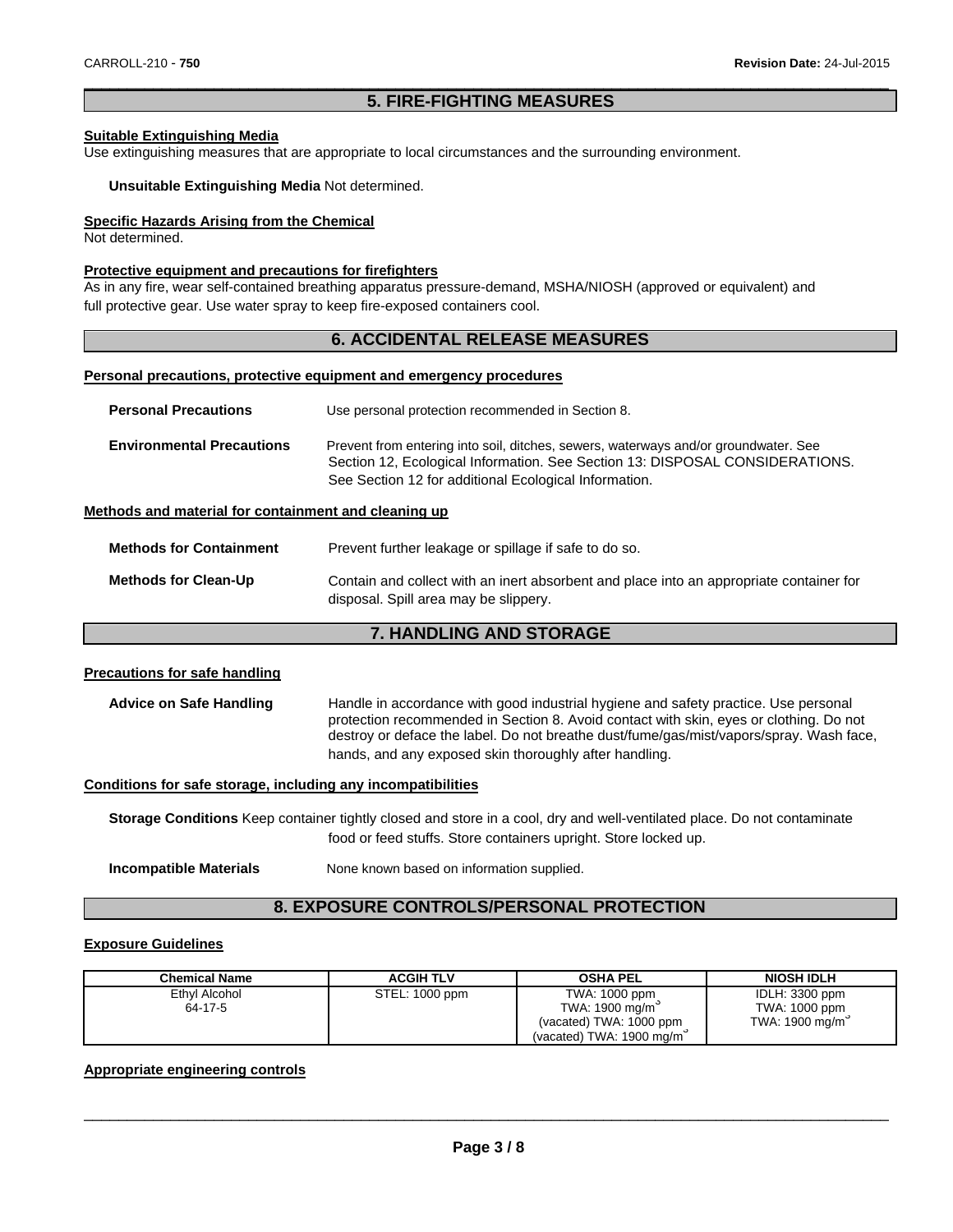$\Box$ **Engineering Controls** Ensure adequate ventilation, especially in confined areas. Showers. Eyewash stations.

#### **Individual protection measures, such as personal protective equipment**

| <b>Eye/Face Protection</b>                                                                            | Refer to 29 CFR 1910.133 for eye and face protection regulations.  |  |
|-------------------------------------------------------------------------------------------------------|--------------------------------------------------------------------|--|
| <b>Skin and Body Protection</b>                                                                       | Refer to 29 CFR 1910.138 for appropriate skin and body protection. |  |
| <b>Respiratory Protection</b>                                                                         | Refer to 29 CFR 1910.134 for respiratory protection requirements.  |  |
| General Hygiene Considerations Handle in accordance with good industrial hygiene and safety practice. |                                                                    |  |

# **9. PHYSICAL AND CHEMICAL PROPERTIES**

#### **Information on basic physical and chemical properties**

| <b>Physical State</b>               | Liquid             |                       |                |
|-------------------------------------|--------------------|-----------------------|----------------|
| Appearance                          | <b>Water White</b> | Odor                  | <b>Bland</b>   |
| Color                               | Colorless          | <b>Odor Threshold</b> | Not determined |
| <b>Property</b>                     | Values             | Remarks • Method      |                |
| рH                                  | Not determined     |                       |                |
| <b>Melting Point/Freezing Point</b> | Not determined     |                       |                |
| <b>Boiling Point/Boiling Range</b>  | Not determined     |                       |                |
| <b>Flash Point</b>                  | Not determined     |                       |                |
| <b>Evaporation Rate</b>             | Not determined     |                       |                |
| <b>Flammability (Solid, Gas)</b>    | Not determined     |                       |                |
| <b>Upper Flammability Limits</b>    | Not determined     |                       |                |
| <b>Lower Flammability Limit</b>     | Not determined     |                       |                |
| <b>Vapor Pressure</b>               | Not determined     |                       |                |
| <b>Vapor Density</b>                | Not determined     |                       |                |
| <b>Specific Gravity</b>             | Not determined     |                       |                |
| <b>Water Solubility</b>             | Not determined     |                       |                |
| Solubility in other solvents        | Not determined     |                       |                |
| <b>Partition Coefficient</b>        | Not determined     |                       |                |
| <b>Auto-ignition Temperature</b>    | Not determined     |                       |                |
| <b>Decomposition Temperature</b>    | Not determined     |                       |                |
| <b>Kinematic Viscosity</b>          | Not determined     |                       |                |
| <b>Dynamic Viscosity</b>            | Not determined     |                       |                |
| <b>Explosive Properties</b>         | Not determined     |                       |                |

# **10. STABILITY AND REACTIVITY**

# **Reactivity**

Not reactive under normal conditions.

#### **Chemical Stability**

Stable under recommended storage conditions.

**Oxidizing Properties** Not determined

#### **Possibility of Hazardous Reactions**

None under normal processing.

#### **Conditions to Avoid**

Keep out of reach of children.

#### **Incompatible Materials**

None known based on information supplied.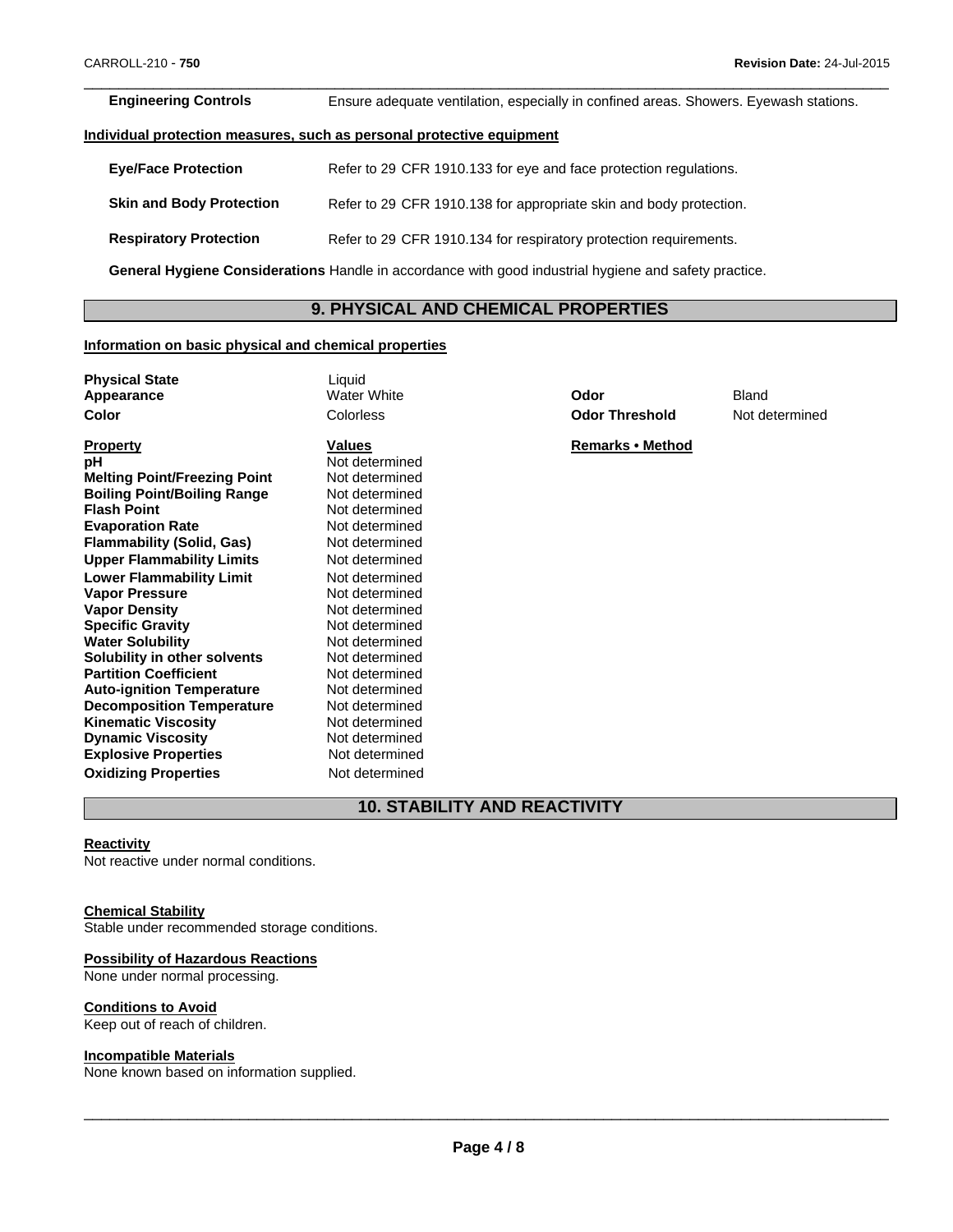#### **Hazardous Decomposition Products**

None known based on information supplied.

# **11. TOXICOLOGICAL INFORMATION**

 $\Box$ 

#### **Information on likely routes of exposure**

| <b>Product Information</b> |                                  |
|----------------------------|----------------------------------|
| <b>Eye Contact</b>         | Causes severe eye damage.        |
| <b>Skin Contact</b>        | Causes severe skin burns.        |
| <b>Inhalation</b>          | Avoid breathing vapors or mists. |
| Ingestion                  | May be harmful if swallowed.     |

#### **Component Information**

| <b>Chemical Name</b> | Oral LD50               | <b>Dermal LD50</b> | <b>Inhalation LC50</b>     |
|----------------------|-------------------------|--------------------|----------------------------|
| Ethyl Alcohol        | 7060 mg/kg (<br>. Rat ' |                    | 「Rat)4 h<br>$= 124.7$ mg/L |
| 64-17-5              |                         |                    |                            |

#### **Information on physical, chemical and toxicological effects**

**Symptoms** Please see section 4 of this SDS for symptoms.

#### **Delayed and immediate effects as well as chronic effects from short and long-term exposure**

**Carcinogenicity** Ethanol has been shown to be carcinogenic in long-term studies only when consumed as an alcoholic beverage.

| ' Name<br><b>Chemical</b> | <b>ACGIF</b> | <b>IARC</b>  | NTC   | 00111 |
|---------------------------|--------------|--------------|-------|-------|
| Ethy!<br>Alcohol<br>.     | ⊶            | Group<br>- - | Knowr |       |
| $\rightarrow$<br>64-′     |              |              |       |       |

**Legend**

*ACGIH (American Conference of Governmental Industrial Hygienists) A3 - Animal Carcinogen IARC (International Agency for Research on Cancer) Group 1 - Carcinogenic to Humans NTP (National Toxicology Program) Known - Known Carcinogen OSHA (Occupational Safety and Health Administration of the US Department of Labor)*

#### **Numerical measures of toxicity**

Not determined

*X - Present*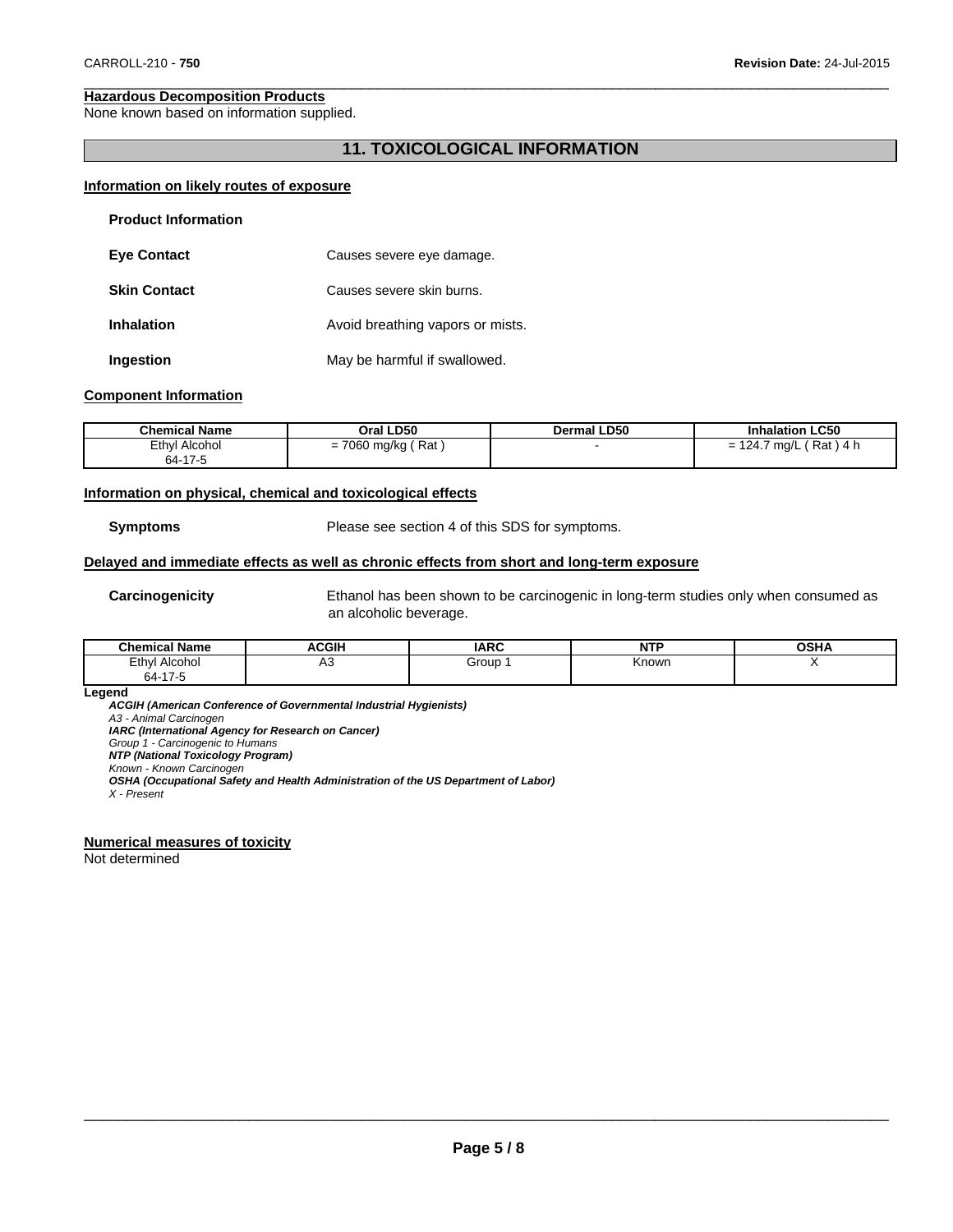# $\Box$ **12. ECOLOGICAL INFORMATION**

# **Ecotoxicity**

Toxic to aquatic life with long lasting effects.

#### **Component Information**

| <b>Chemical Name</b> | Algae/aquatic plants | Fish                       | <b>Toxicity to</b>        | <b>Crustacea</b>                                     |
|----------------------|----------------------|----------------------------|---------------------------|------------------------------------------------------|
|                      |                      |                            | microorganisms            |                                                      |
| Ethyl Alcohol        |                      | 12.0 - 16.0: 96 h          |                           | EC50 = 34634 mg/L 30 min 19268 - 14221: 48 h Daphnia |
| 64-17-5              |                      | Oncorhynchus mykiss mL/L   | $EC50 = 35470$ mg/L 5 min | magna mg/L LC50 2: 48 h                              |
|                      |                      | LC50 static 13400 - 15100: |                           | Daphnia magna mg/L EC50                              |
|                      |                      | 96 h Pimephales promelas   |                           | Static 10800: 24 h Daphnia                           |
|                      |                      | mg/L LC50 flow-through     |                           |                                                      |
|                      |                      | 100:                       |                           | magna mg/L EC50                                      |
|                      |                      | 96 h Pimephales promelas   |                           |                                                      |
|                      |                      | mg/L LC50 static           |                           |                                                      |

#### **Persistence/Degradability**

Not determined.

#### **Bioaccumulation**

Not determined.

#### **Mobility**

| <b>Chemical Name</b>                                     | <br>$\sim$<br>Coefficient<br>Partition |
|----------------------------------------------------------|----------------------------------------|
| Ethyl<br>Alcohol<br>$.47$ $-$<br>$\sim$ $\lambda$<br>h4- | $-0.32$                                |

## **Other Adverse Effects**

Not determined

# **13. DISPOSAL CONSIDERATIONS**

#### **Waste Treatment Methods**

| <b>Disposal of Wastes</b>     | Disposal should be in accordance with applicable regional, national and local laws and<br>regulations. |
|-------------------------------|--------------------------------------------------------------------------------------------------------|
| <b>Contaminated Packaging</b> | Disposal should be in accordance with applicable regional, national and local laws and<br>regulations. |

# **California Hazardous Waste Status**

| <b>Chemical Name</b> | California<br>ı Hazardous Waste Status |
|----------------------|----------------------------------------|
| Ethyl<br>Alcohol     | ⊺oxic                                  |
| 0.117<br>nд-<br>. .  | Ignitable                              |

# **14. TRANSPORT INFORMATION**

**Note** Please see current shipping paper for most up to date shipping information, including exemptions and special circumstances.

|  | <b>DOT Hazard Classification:</b> |
|--|-----------------------------------|
|  |                                   |

| UN/ID No:                      | UN1903                                                                  |
|--------------------------------|-------------------------------------------------------------------------|
| <b>Proper Shipping Name:</b>   | Disinfectant, liquid, corrosive, n.o.s. (Quaternary Ammonium Compounds) |
| <b>Transport Hazard Class:</b> | 8                                                                       |
| <b>Packing Group:</b>          |                                                                         |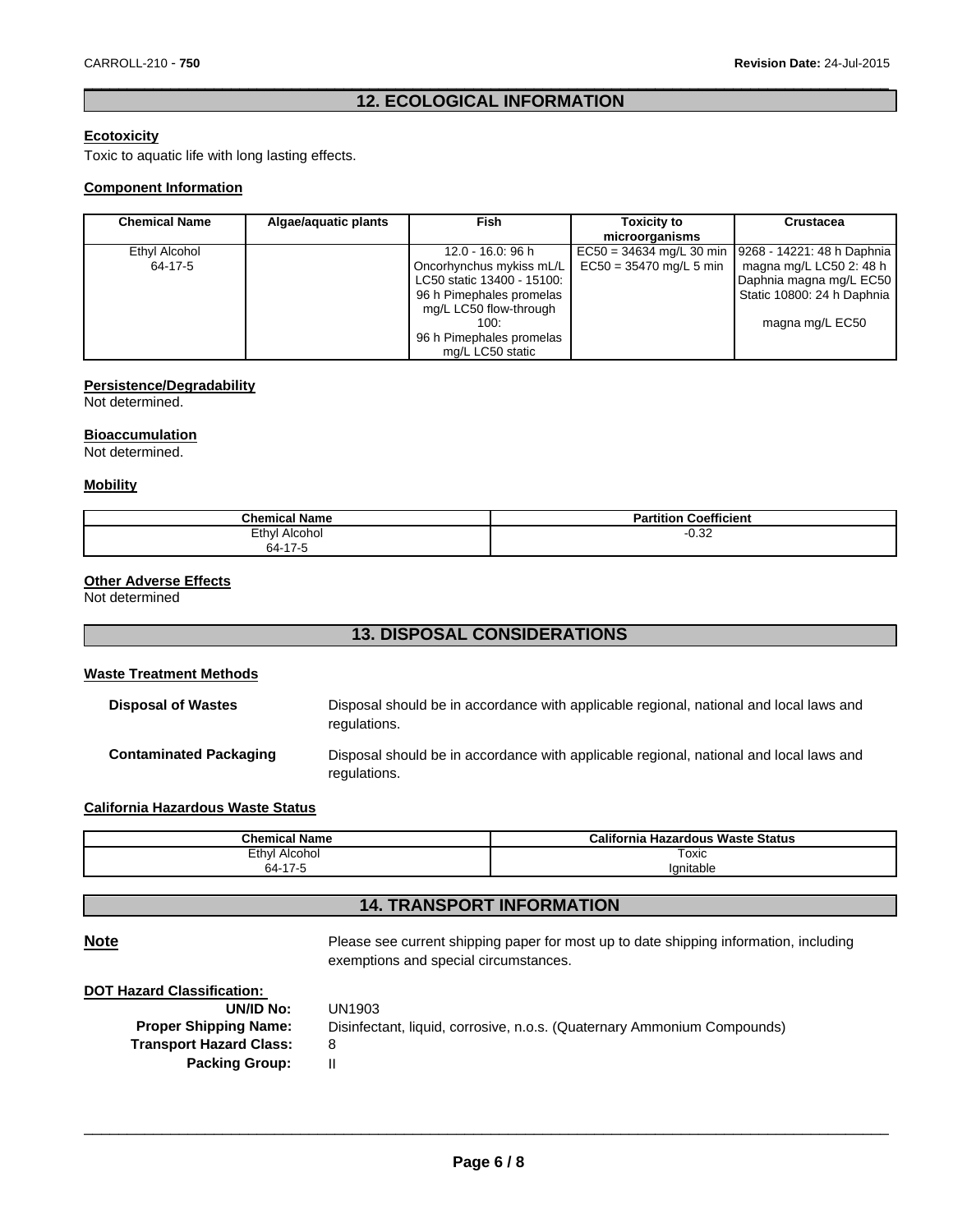# **15. REGULATORY INFORMATION**

 $\Box$ 

#### **International Inventories**

| <b>Chemical Name</b> | TSCA    | <b>DSL</b> | <b>NDSL</b> | <b>EINECS</b> | <b>ELINCS</b> | <b>ENCS</b> | <b>IECSC</b> | <b>KECL</b> | <b>PICCS</b> | <b>AICS</b> |
|----------------------|---------|------------|-------------|---------------|---------------|-------------|--------------|-------------|--------------|-------------|
| Quaternary Ammonium  | Present |            |             | Present       |               | Present     |              | Present     |              |             |
| Quarternary Ammonium |         |            |             | Present       |               |             |              |             |              |             |
| Ethyl Alcohol        | Present |            |             | Present       |               | Present     |              | Present     |              |             |

#### **Legend:**

*TSCA - United States Toxic Substances Control Act Section 8(b) Inventory*

*DSL/NDSL - Canadian Domestic Substances List/Non-Domestic Substances List*

*EINECS/ELINCS - European Inventory of Existing Chemical Substances/European List of Notified Chemical Substances*

*ENCS - Japan Existing and New Chemical Substances*

*IECSC - China Inventory of Existing Chemical Substances*

*KECL - Korean Existing and Evaluated Chemical Substances*

*PICCS - Philippines Inventory of Chemicals and Chemical Substances*

*AICS - Australian Inventory of Chemical Substances*

#### **US Federal Regulations**

#### **CERCLA**

This material, as supplied, does not contain any substances regulated as hazardous substances under the Comprehensive Environmental Response Compensation and Liability Act (CERCLA) (40 CFR 302) or the Superfund Amendments and Reauthorization Act (SARA) (40 CFR 355).

#### **SARA 313**

Not determined

## **CWA (Clean Water Act)**

This product does not contain any substances regulated as pollutants pursuant to the Clean Water Act (40 CFR 122.21 and 40 CFR 122.42)

#### **US State Regulations**

#### **California Proposition 65**

Ethyl alcohol is only considered a Proposition 65 developmental hazard when it is ingested as an alcoholic beverage.

| <b>Chemical Name</b>    | <b>California Proposition 65</b> |
|-------------------------|----------------------------------|
| Ethyl Alcohol - 64-17-5 | Carcinogen                       |
|                         | Developmental                    |



 $\overline{\phantom{a}}$  ,  $\overline{\phantom{a}}$  ,  $\overline{\phantom{a}}$  ,  $\overline{\phantom{a}}$  ,  $\overline{\phantom{a}}$  ,  $\overline{\phantom{a}}$  ,  $\overline{\phantom{a}}$  ,  $\overline{\phantom{a}}$  ,  $\overline{\phantom{a}}$  ,  $\overline{\phantom{a}}$  ,  $\overline{\phantom{a}}$  ,  $\overline{\phantom{a}}$  ,  $\overline{\phantom{a}}$  ,  $\overline{\phantom{a}}$  ,  $\overline{\phantom{a}}$  ,  $\overline{\phantom{a}}$